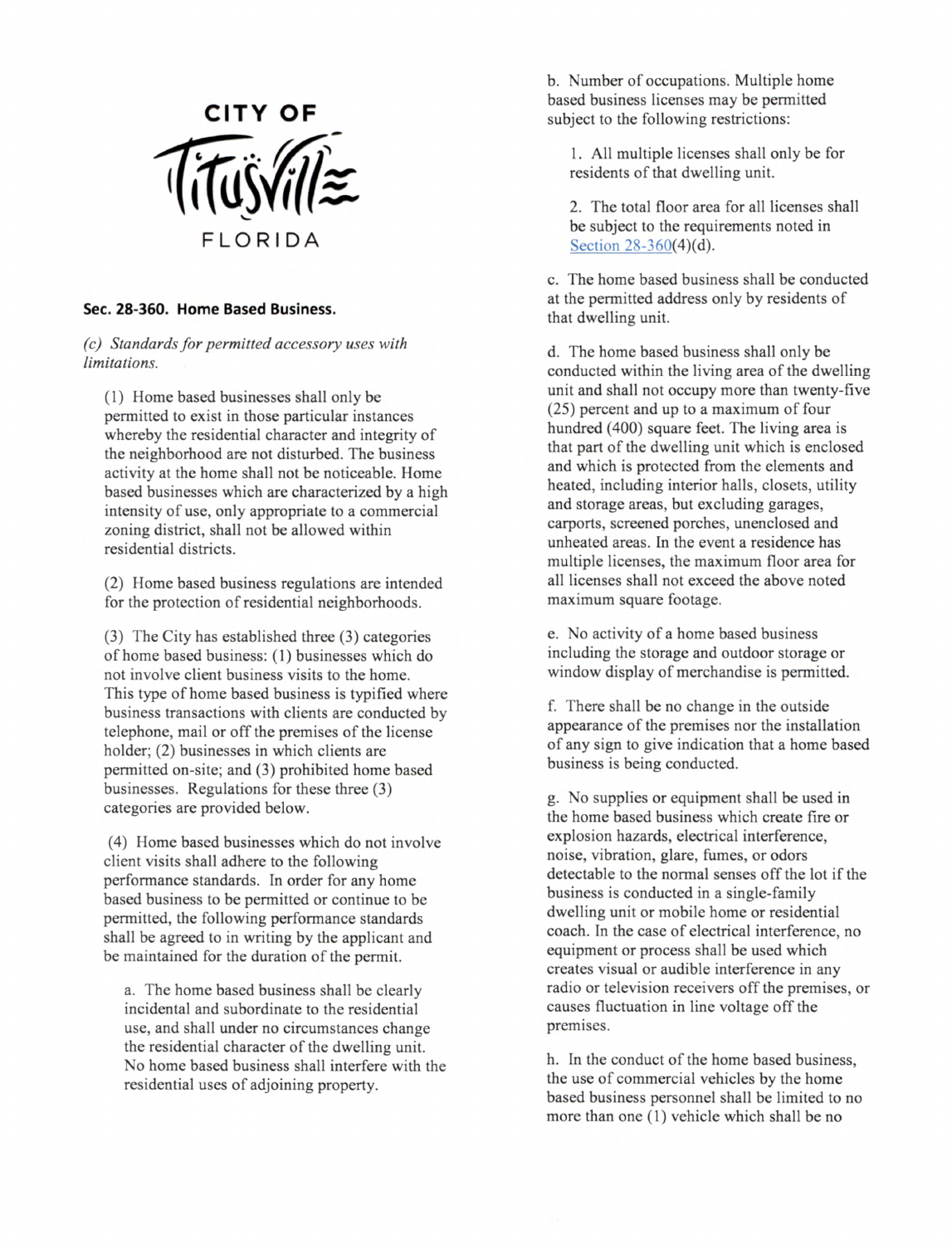greater in size than one (1) ton, and shall be parked in an off-street parking area meeting the City's parking regulations. No auxiliary equipment or trailers shall be stored on site unless they are enclosed in a garage or screened from view. In the event a residence has multiple licenses, the maximum number and size of commercial vehicles for all licenses shall not exceed the above noted requirements.

i. No advertising in the public media shall include the residential address of the home based business. Telephone numbers may be included in such advertising.

j. There shall be no commodity sold upon the premises in connection with such home based business.

(5) Home based businesses, clients allowed onsite.

a. The following uses may allow clients to visit the location based upon the conditions set forth in this section and paragraph (4) above.

- Beauticians, barbers and nail technicians
- Private Lessons, such as piano or swimming lessons
- Professional offices for architects, engineers, attorneys, interior designers, accountants, finance and securities investments, real estate and similar professions.

b. Hours of operation shall be between 8:00 AM and 8:00 PM on weekdays and 9:00 AM and 5:00 PM on weekends and holidays.

c. The home based business shall not generate pedestrian or vehicular traffic in greater volumes than would normally be expected in a residential neighborhood based on trip generation data presented in the Institute of Transportation Engineers (ITE) Manual.

d. The use shall not require an off-street parking area for more than two (2) motor vehicles. No parking area shall be permitted in any required yard, and no additional driveways to serve such home based business shall be permitted.

e. No more than one vehicle of any business customer or client may park at the locate of the home based business at any time.

f. There shall be no additional and separate entrance incongruent with the residential structural design constructed for the purpose of conducting the home based business

(6) Prohibited home based businesses.

a. The following uses by the nature of the business investment and/or conduct or the environmental and social impacts, have a pronounced tendency to exceed the performance limits placed upon home based businesses allowed under this section, and ultimately have a detrimental effect on the residential character of a neighborhood. Therefore, the uses listed below and others similar in nature shall not be permitted as home based businesses when the specified activity is carried on at the home premises.

- Auto mechanical/body repairs, painting of vehicles, trailers or boats.
- Carpentry, cabinet makers, furniture refinishing or upholstery.
- Contractor's equipment storage yards.
- Escort services and massage parlors.
- Marijuana cultivation.
- Professional offices of medical doctors, dentists, chiropractors, ophthalmologists and optometrists and other health care professionals.
- Restaurants and taverns.
- Retail/wholesale merchandising with in-person sales.
- **Taxidermy**
- Tow truck services.
- Veterinary uses

b. In addition to these enumerated, any work activity held illegal by other applicable civil or criminal statutes shall be prohibited as a home based business.

(7) Through the conditional use permit process the City Council may modify the foregoing requirements of this section to accommodate the special needs of handicapped individuals applying for home based business permits,